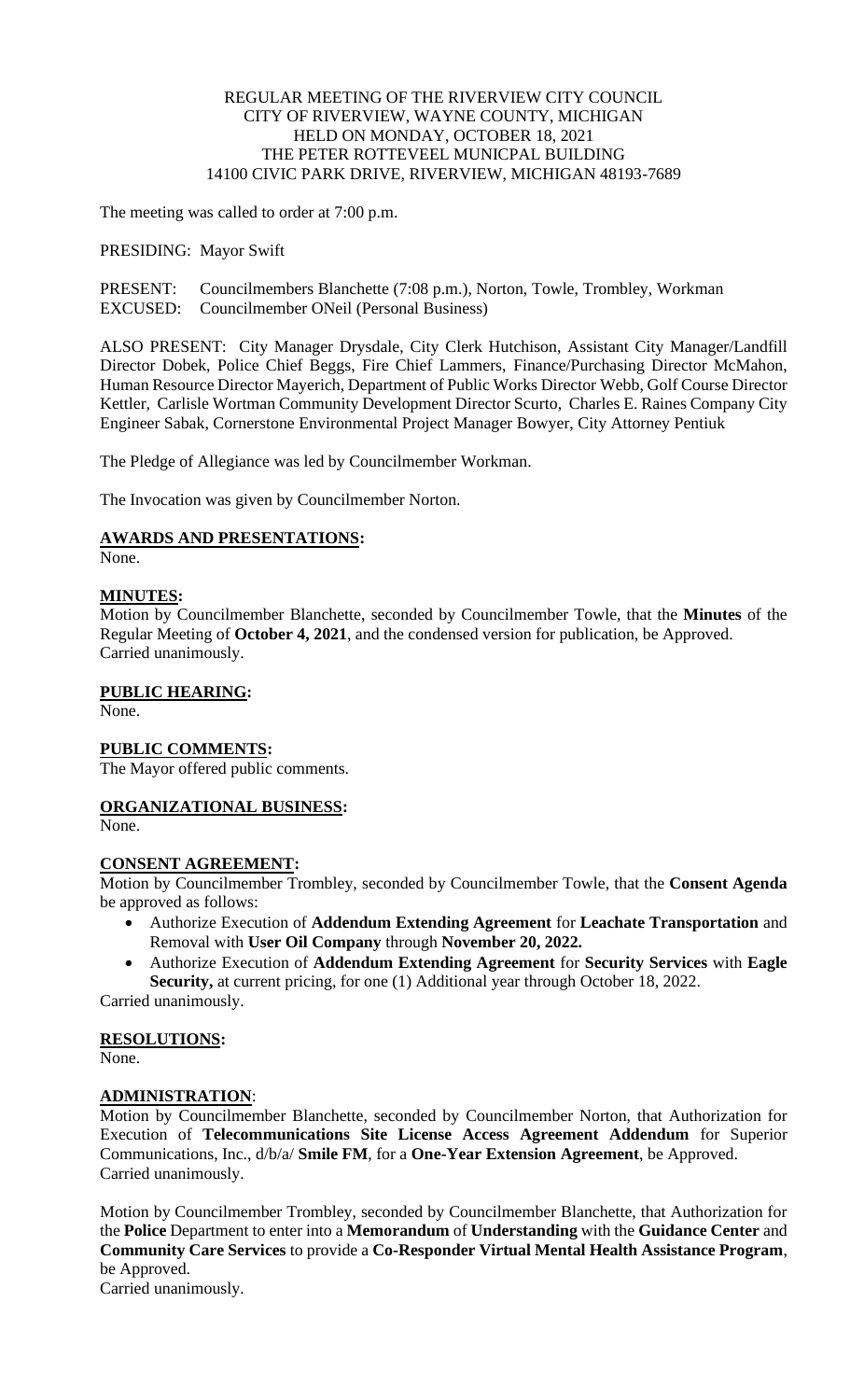Motion by Councilmember Workman, seconded by Councilmember Blanchette, that Authorization for Execution of **Agreement** with The **Downriver Utility Wastewater Authority** (DUWA) for **Construction** of a **Relief Sewer Connection** to the **DUWA Tunnel**, be Approved. Carried unanimously.

Motion by Councilmember Workman, seconded by Councilmember Blanchette, that Authorization for the Solicitation of Bids for Construction of the **Huntington Meadows Relief Sewer** and **DUWA Tunnel Connection Project**; and Authorization for **Engineering Fees** in the amount of **\$181,034.50** to **Charles E. Raines Company** for Engineering Services Associated with the Project be Approved. Carried unanimously.

### **ORDINANCES:**

Motion by Councilmember Trombley, seconded by Councilmember Norton, that Authorization for the Clerk to give **Second Reading**, by title only, of Proposed **Ordinance No. 724**, To Amend the City of Riverview's **Zoning Map** to Replace the **M-2 General Industrial District** with the **Public/Semi-Public District** to **Allow Recreation Uses** on Specific Vacant Property East of West Jefferson Avenue, be Approved. Carried unanimously.

PROPOSED ORDINANCE NO. 724

AN ORDINANCE TO AMEND THE CITY OF RIVERVIEW ZONING ORDINANCE, TO ACCOMPLISH THE REZONING OF A PARCEL OF LAND FROM THE EXISTING M-2 GENERAL INDUSTRIAL DISTRICT UNDER ARTICLE 7, TO THE PSP PUBLIC/SEMI-PUBLIC DISTRICT UNDER ARTICLE 4, TO ALLOW FOR RECREATIONAL USES ON SPECIFIC VACANT PROPERTY EAST OF WEST JEFFERSON AVENUE, PER SECTION 2.02 "ADOPTION OF ZONING MAP" AND SECTION 2.03, "INTERPRETATION OF BOUNDARIES", OF ARTICLE 2 "ESTABLISHMENT OF ZONING DISTRICTS", ALL BEING PART OF THE RIVERVIEW ZONING ORDINANCE.

### THE CITY OF RIVERVIEW ORDAINS:

ARTICLE 1. Adoption: That Section 2.03, "Interpretation of District Boundaries" under Article 2, "Establishment of Zoning Districts" be amended by the adoption of a new provision, to hereafter read as follows:

## ZONING ORDINANCE ARTICLE 2 ESTABLISHMENT OF ZONING DISTRICTS

### Section 2.03, Interpretation of District Boundaries

Subsection 1. The Official Zoning Map of the City of Riverview is hereby modified and amended so as to hereafter designate by appropriate legend and markings the following described parcels of land east of Jefferson Avenue and west of the Detroit River which were previously zoned M-2 General Industrial District under Article 7, as being now rezoned to PSP Public/Semi-Public District under Article 4, to wit:

The Parcel Identification Numbers are 1-007-99-0002-000 (5.27 Acres), 1-07-99-0001-000 (44.43 Acres), and 51-007-99-0005-000 (10.26 Acres).

Further, the previous designation of M-2 General Industrial District (under (Article 7) for said parcels is hereby rescinded.

ARTICLE II. Penalty: A person violating this ordinance shall be punished in accordance with Section 1-8 of the Code of Ordinances of the City of Riverview, unless a different penalty is expressly provided in this ordinance.

ARTICLE III. Severability: Should any word, sentence, phrase or any portion of this Ordinance be held in a manner invalid by any Court of competent jurisdiction or by any agency having authority to do so for any reason whatsoever, such holding shall be construed and limited to such word, sentence, phrase or any portion of the Ordinance held to be invalid and shall not be construed as affecting the validity of